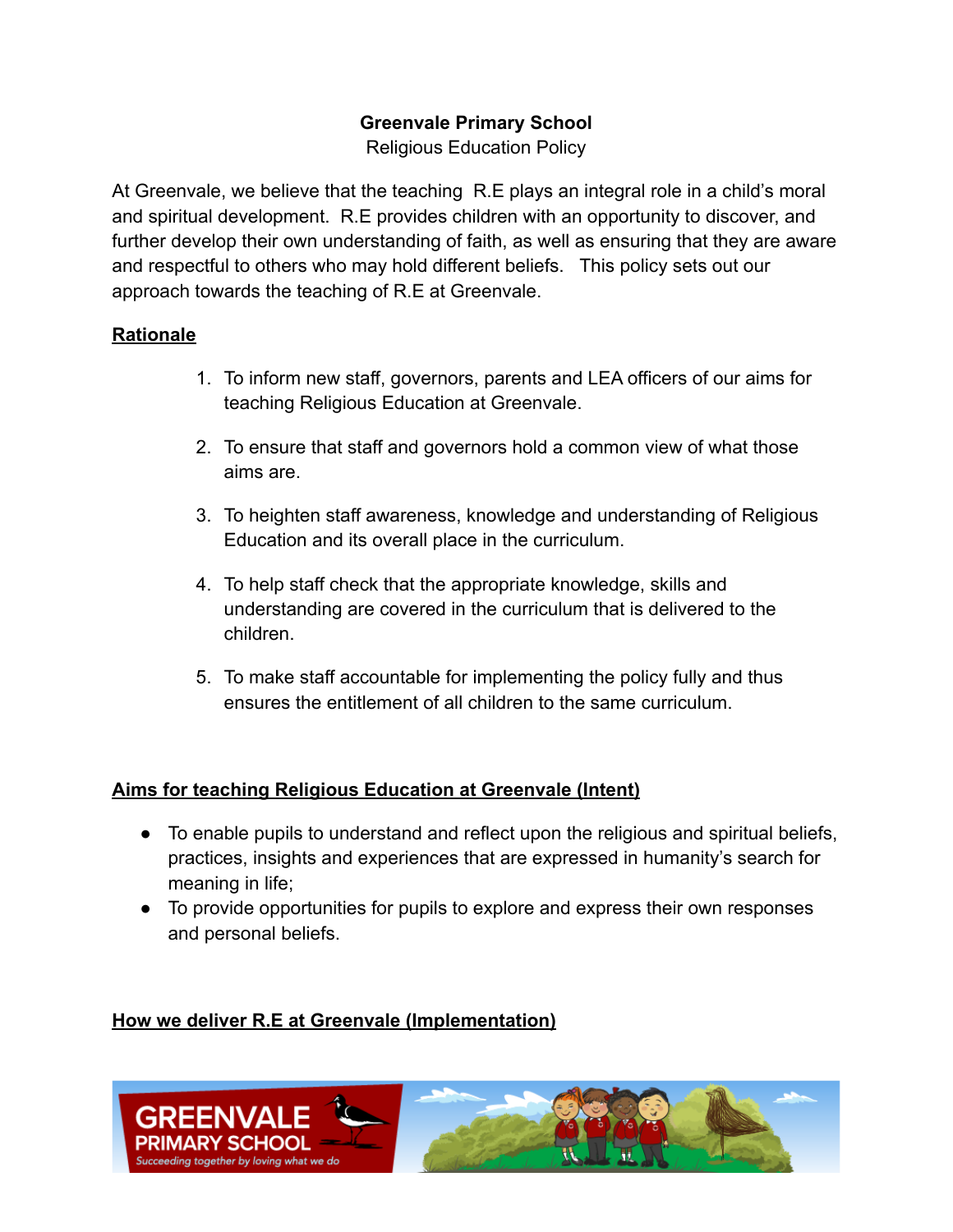RE is timetabled and taught weekly in each year group. As a maintained school, we are required to follow the Croydon Agreed Syllabus (2018 update version).

Within the programme of study, there are two areas of focus:

**Attainment target 1:** Learning about Religion; **Attainment target 2:** Learning from Religion and Human Experience

#### **The areas of study through which pupils will be working are**

- Authority and Worship
- Sacred and Inspirational writings
- Lifestyle and Celebrations
- Challenge units

#### **The focused religions for each key stage in the Croydon Agreed syllabus are:**

- KS1 Christianity, Hinduism, Islam and Judaism;
- KS2 Christianity, Buddhism, Hinduism, Islam, Judaism and Sikhism;

#### **Topic overview**

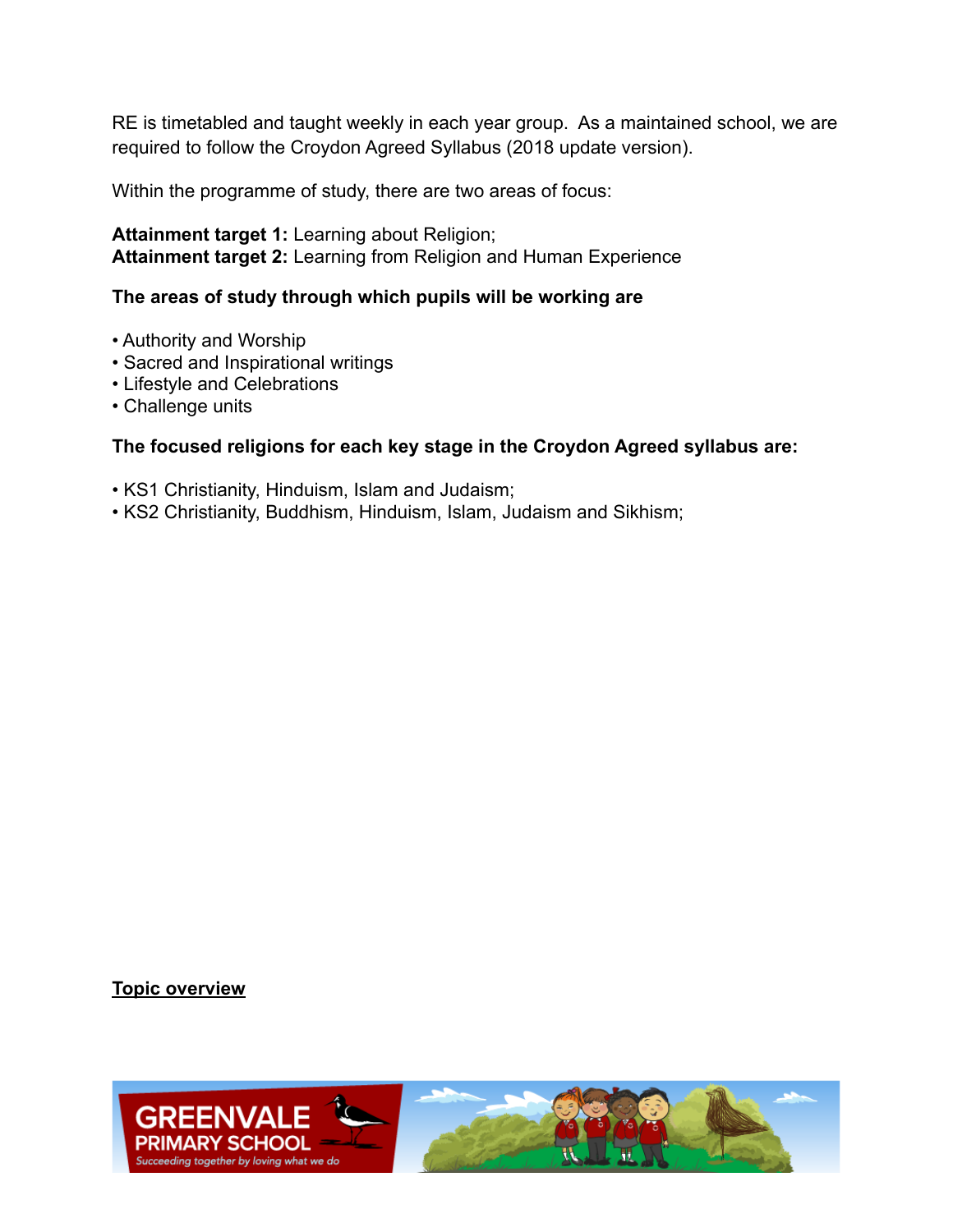| Year                    | Autumn 1 (5)                                  | 1 week                      | Autumn 2 (5)                                                              | 2/3<br>weeks     | Spring 1 (5)                                 | Spring 2 (5)                                              | $\overline{2}$<br>weeks | Summer 1<br>(6)                                        | Summer 2<br>(6)                                                                   |
|-------------------------|-----------------------------------------------|-----------------------------|---------------------------------------------------------------------------|------------------|----------------------------------------------|-----------------------------------------------------------|-------------------------|--------------------------------------------------------|-----------------------------------------------------------------------------------|
| <b>Foundation</b>       | Festivals &<br><b>Celebrations</b>            | <b>Harvest</b>              | Festivals &<br><b>Celebrations</b>                                        | Christmas        | Growing<br><b>Together</b>                   | Growing<br><b>Together</b>                                | <b>Easter</b>           | Caring &<br><b>Taking care</b>                         | <b>Caring &amp;</b><br><b>Taking care</b>                                         |
| $\mathbf{1}$            | Why are we<br>Thankful?                       | <b>Harvest</b>              | Christianity<br><b>A&amp;W</b>                                            | <b>Christmas</b> | Judaism<br><b>A&amp;W</b><br>Purim           | Christianity<br>Sacred<br>writings                        | Easter                  | Hinduism<br><b>A&amp;W</b><br>Writings                 | <b>Hinduism</b><br>Lifestyle &<br><b>celebrations</b><br>Raksha<br><b>Bandhan</b> |
| $\overline{2}$          | Judaism<br><b>Writings</b><br>Lifestyle       | <b>Harvest</b><br>(Sukkhot) | <b>Festivals of</b><br>light-Judaism,<br>Christianity,<br><b>Hinduism</b> | Christmas        | Islam<br><b>A&amp;W</b><br>Writings          | Islam<br>Lifestyle &<br>celebrations                      | <b>Easter</b>           | Christianity<br>Visit &<br>Lifestyle                   | Why are<br>some<br>things<br>special?                                             |
| $\overline{\mathbf{3}}$ | <b>Hinduism</b><br><b>A&amp;W</b><br>writings | <b>Harvest</b>              | <b>Hinduism</b><br><b>Lifestyle</b><br>Diwali/Navaratri                   | Christmas        | Christianity<br><b>A&amp;W</b>               | Christianity<br><b>A&amp;W</b>                            | Easter                  | Why<br>Should we<br>care for<br>Our world?             | <b>Why Should</b><br>we care for<br>Our world?                                    |
| $\overline{a}$          | Judaism<br><b>A&amp;W</b>                     | <b>Harvest</b>              | Judaism<br>Lifestyle and<br><b>Celebrations</b>                           | Christmas        | Why do<br><b>You Judge</b><br>me?            | Why do<br><b>You Judge</b><br>me?                         | Easter                  | Christianity<br>Ascension<br>$\mathbf{g}$<br>Pentecost | Christianity<br>Writings                                                          |
| 5                       | Islam<br><b>A &amp; W</b><br><b>Writings</b>  | <b>Harvest</b>              | Sikhism<br><b>A &amp; W</b><br><b>Bandi</b> chor                          | Christmas        | Sikhism<br>Writings<br>Lifestyle<br>Vaisakhi | Christianity<br>Lifestyle                                 | <b>Easter</b>           | Pilgrimage                                             | Pilgrimage                                                                        |
| 6                       | <b>Buddhism</b><br><b>A &amp; W</b><br>Vesak  | <b>Harvest</b>              | <b>Buddhism</b><br>Writings &<br>Lifestyle                                | <b>Christmas</b> | Islam<br>Lifestyle                           | Christianity<br>& Judaism<br>Passover<br>and Holy<br>week | Easter                  | The<br>Journey of<br>Life                              | The<br>Journey of<br>Life                                                         |

# **R.E and the EYFS**

Religious Education in the Foundation Stage should be a way to introduce pupils to the concept that many people have a religious belief and to some of the ways people express their beliefs.

Children must have access to a rich learning environment where opportunities and conditions allow them to flourish in all aspects of their development. The learning environment should provide a balance across the areas of learning. Integral to this is an ethos which;

- Respects each child as an individual
- Values children's efforts, interests and purposes as instrumental to successful learning ethos

RE experiences in the setting are divided into three themes which encompass nearly all of the early Learning Goals in the Foundation Stage Profile document. These include:

- Festivals and celebrations.
- **•** Growing Together.
- Caring and Taking Care.

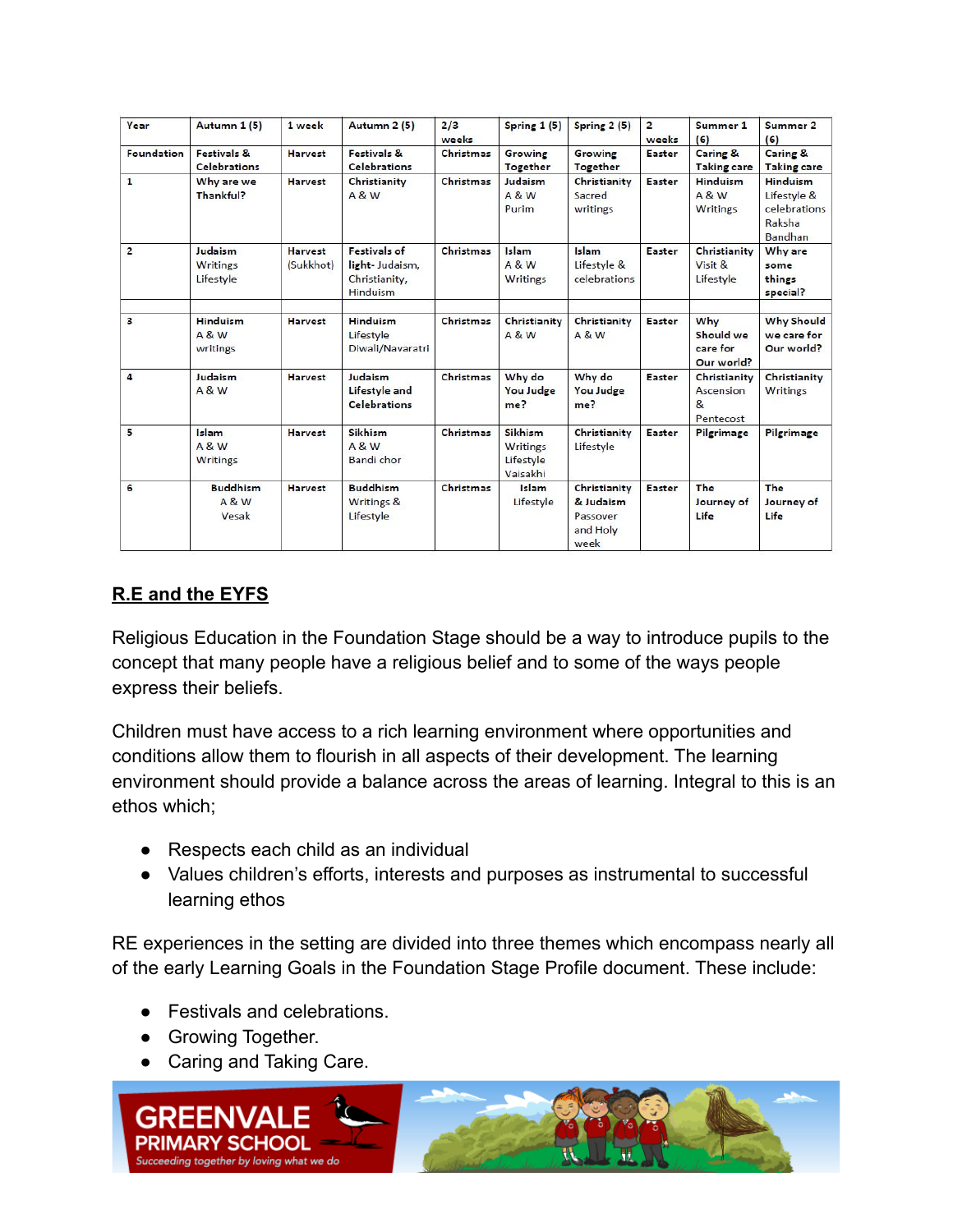### **The assessment of RE**

At the end of each of the taught units of work, teachers are required to make an assessment of each child based on their engagement with learning tasks completed during the topic. This assessment states whether the child is working towards the expected level, is working at the expected level or is exceeding the expected level. This information is reported to parents at the end of the academic year.

#### **Progression of Knowledge, Skills and Understanding with R.E**

Within the teaching of RE, children gain knowledge, skills and understanding. The tables below illustrate expectations for children for when they reach the end of each key stage.

| A: Know about &                                                                                                                               | At the end of key stage                                                                                                                                                     | At the end of key stage 2 pupils                                                                                                                                                                                                                                         |
|-----------------------------------------------------------------------------------------------------------------------------------------------|-----------------------------------------------------------------------------------------------------------------------------------------------------------------------------|--------------------------------------------------------------------------------------------------------------------------------------------------------------------------------------------------------------------------------------------------------------------------|
| understand                                                                                                                                    | 1 pupils will be able to:                                                                                                                                                   | will be able to:                                                                                                                                                                                                                                                         |
| A1 Describe, explain<br>and analyse beliefs, and<br>practices, recognising<br>the diversity which exists<br>within and between<br>communities | Recall and name different<br>beliefs and practices.<br>including festivals, worship,<br>rituals and ways of life, in<br>order to find out about the<br>meanings behind them | Describe and make connections<br>between different features of the<br>religions and worldviews they study,<br>discovering more about celebrations,<br>worship, pilgrimages and the rituals<br>which mark important points in life, in<br>order to reflect on their ideas |
| A2 Identify investigate                                                                                                                       | Retell and suggest meanings                                                                                                                                                 | Describe and understand links between                                                                                                                                                                                                                                    |
| and respond to questions                                                                                                                      | to some religious and moral                                                                                                                                                 | stories and other aspects of the                                                                                                                                                                                                                                         |
| posed by, and responses                                                                                                                       | stories, exploring and                                                                                                                                                      | communities they are investigating.                                                                                                                                                                                                                                      |
| offered by, some of                                                                                                                           | discussing sacred writings                                                                                                                                                  | responding thoughtfully to a range                                                                                                                                                                                                                                       |
| the sources of wisdom                                                                                                                         | and sources of wisdom and                                                                                                                                                   | of sources of wisdom and to beliefs                                                                                                                                                                                                                                      |
| found in religions and                                                                                                                        | recognising the communities                                                                                                                                                 | and teachings that arise from them in                                                                                                                                                                                                                                    |
| worldviews                                                                                                                                    | from which they come                                                                                                                                                        | different communities                                                                                                                                                                                                                                                    |
| A3. Appreciate and<br>appraise the nature.<br>significance and impact<br>of different ways of life<br>and ways of expressing<br>meaning       | Recognise some different<br>symbols and actions which<br>express a community's<br>way of life, appreciating<br>some similarities between<br>communities                     | Explore and describe a range of beliefs,<br>symbols and actions so that they can<br>understand different ways of life and<br>ways of expressing meaning                                                                                                                  |

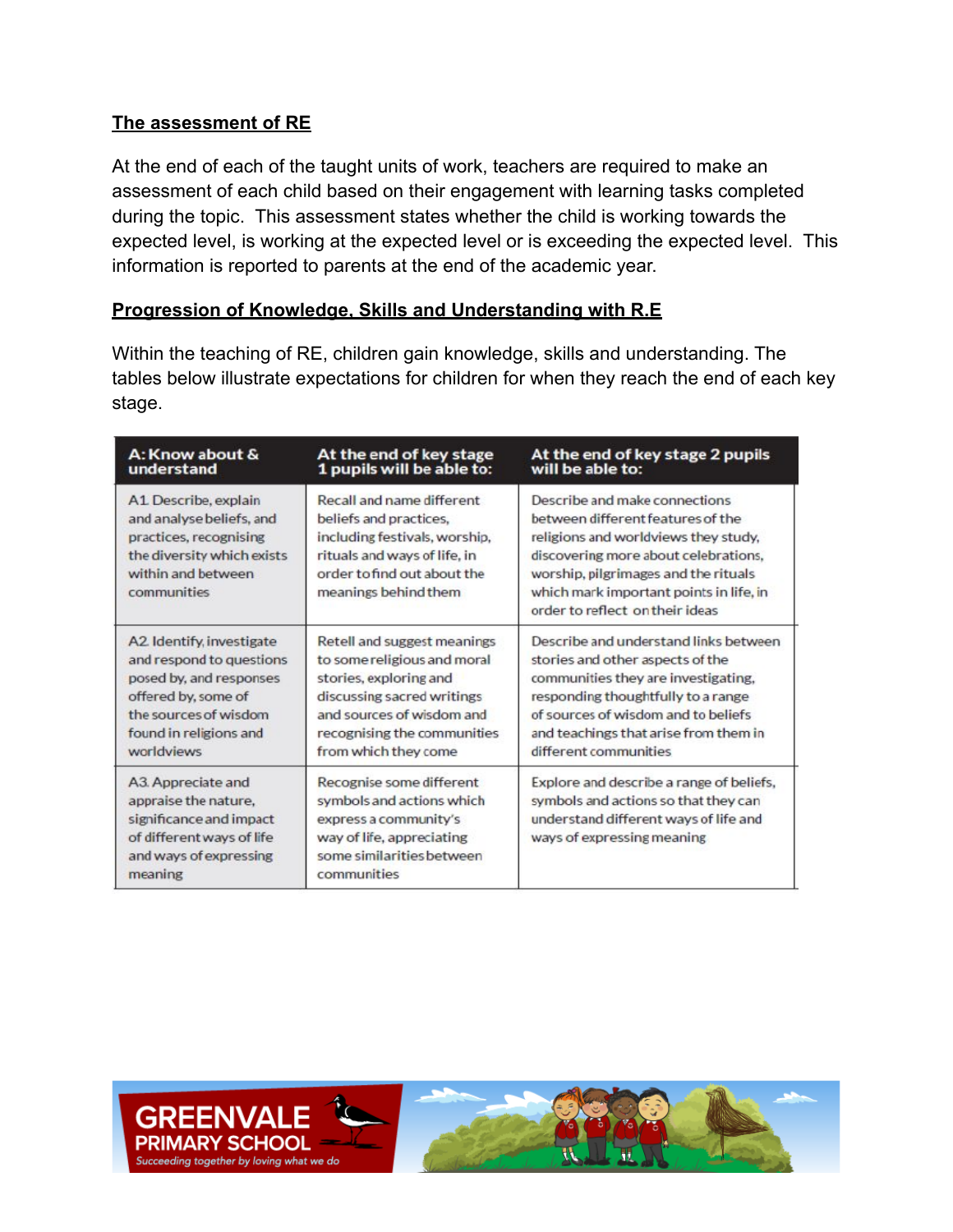| <b>B: Express &amp;</b><br>communicate                                                                                                                                                  | At the end of key<br>stage 1 pupils will be<br>able to:                                                                                                          | At the end of key stage 2 pupils<br>will be able to:                                                                                                                                                                    |  |  |
|-----------------------------------------------------------------------------------------------------------------------------------------------------------------------------------------|------------------------------------------------------------------------------------------------------------------------------------------------------------------|-------------------------------------------------------------------------------------------------------------------------------------------------------------------------------------------------------------------------|--|--|
| <b>B1. Explain reasonably</b><br>their ideas about how<br>beliefs, practices and forms<br>of expression influence<br>individuals and communities                                        | Ask and respond<br>to questions about<br>what communities<br>do, and why, so that<br>they can identify what<br>difference belonging to a<br>community might make | Observe and understand varied<br>examples of religions and worldviews so<br>that they can explain, with reasons, their<br>meanings and significance to individuals<br>and communities                                   |  |  |
| <b>B2. Express with increasing</b><br>discernment their personal<br>reflections and critical<br>responses to questions and<br>teachings about identity,<br>diversity, meaning and value | Observe and recount<br>different ways of<br>expressing identity and<br>belonging, responding<br>sensitively for<br>themselves                                    | Understand the challenges of<br>commitment to a community of faith<br>or belief, suggesting why belonging to a<br>community may be valuable, both in the<br>diverse communities being studied and<br>in their own lives |  |  |
| B3. Appreciate and appraise<br>varied dimensions of<br>religion <sup>58</sup>                                                                                                           | Notice and respond<br>sensitively to some<br>similarities between<br>different religions and<br>worldviews                                                       | Observe and consider different<br>dimensions of religion, so that they can<br>explore and show understanding of<br>similarities and differences between<br>different religions and worldviews                           |  |  |

| C: Gain & deploy<br>skills                                                                                                                                         | At the end of key<br>stage 1 pupils will be<br>able to:                                                                                                                           | At the end of key stage 2 pupils<br>will be able to:                                                                                                                                                                                                  |
|--------------------------------------------------------------------------------------------------------------------------------------------------------------------|-----------------------------------------------------------------------------------------------------------------------------------------------------------------------------------|-------------------------------------------------------------------------------------------------------------------------------------------------------------------------------------------------------------------------------------------------------|
| C1. Find out about<br>and investigate key<br>concepts and questions<br>of belonging, meaning.<br>purpose and truth,<br>responding creatively;                      | <b>Explore questions about</b><br>belonging, meaning and<br>truth so that they can<br>express their own ideas<br>and opinions in response<br>using words, music, art or<br>poetry | Discuss and present their own and<br>others' views on challenging questions<br>about belonging, meaning, purpose<br>and truth, applying ideas of their<br>own thoughtfully in different forms<br>including (e.g.) reasoning, music, art<br>and poetry |
| C2. Enquire into what<br>enables different<br>communities to live<br>together respectfully for<br>the well-being of all                                            | Find out about and<br>respond with ideas to<br>examples of co-operation<br>between people who are<br>different                                                                    | Consider and apply ideas about ways<br>in which diverse communities can<br>live together for the well-being of all,<br>responding thoughtfully to ideas about<br>community, values and respect                                                        |
| C3. Articulate beliefs.<br>values and commitments<br>clearly in order to explain<br>reasons why they may be<br>important in their own<br>and other people's lives. | Find out about questions<br>of right and wrong and<br>begin to express their<br>ideas and opinions in<br>response.                                                                | Discuss and apply their own and<br>others' ideas about ethical questions.<br>including ideas about what is right<br>and wrong and what is just and fair.<br>and express their own ideas clearly in<br>response.                                       |



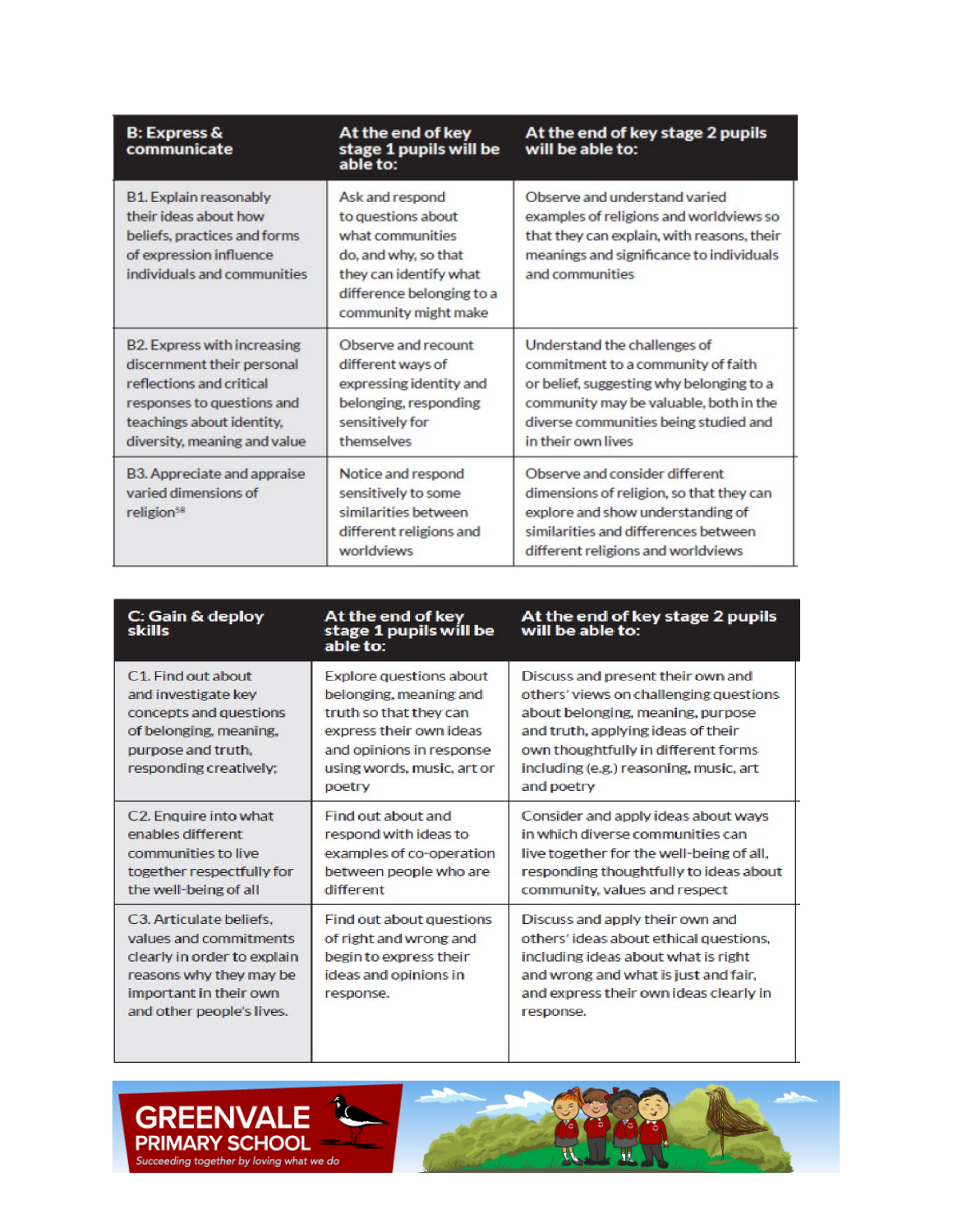### **Teaching RE to children with special educational needs**

Every teacher is a teacher of pupils with special needs. The special needs curriculum does not exist separately from the ordinary curriculum; the key lies in the teachers knowledge of the child's skills and abilities and the means of providing appropriate access to the curriculum.

The term 'Special Educational Needs' covers a whole range of learning difficulties, physical, emotional, or intellectual and has degrees from mild to profound.

At Greenvale, we recognise that children with special needs generally have a different base line of experience. Therefore, the basic vocabulary used when teaching needs to be checked against understanding.

The learning objectives are statutory within this document, but it should be acknowledged that when taking account of the learning difficulty the objectives may take longer to achieve. Productive repetition of some ideas will be vital for reinforcing each concept.

Practical experiences are the most valuable educational tool and are essential for pupils with special needs. A wide variety of experiences such as visiting places of worship, although access and attitude need to be thoroughly researched, receiving visitors, handling religious artefacts, self-expression and role play need to be arranged for pupils to make the most of their learning.

#### **Resources**

We have a range of resources to support the teaching of RE across the school and all our resources are kept in the classroom using the topic boxes for subjects. We plan to work with other local schools to share resources.

As applicable, Pupil Premium funding may be made available to ensure that children who are in receipt of this funding and who may normally miss out on opportunities to make progress are supported to do so e.g. by funding any payable amounts for trips, apart from those funded by the school.

#### **Sensitivity when teaching RE**

Children in our classrooms come from a large variety of faith traditions, or none, and live in a multi-cultural and multi-racial society.

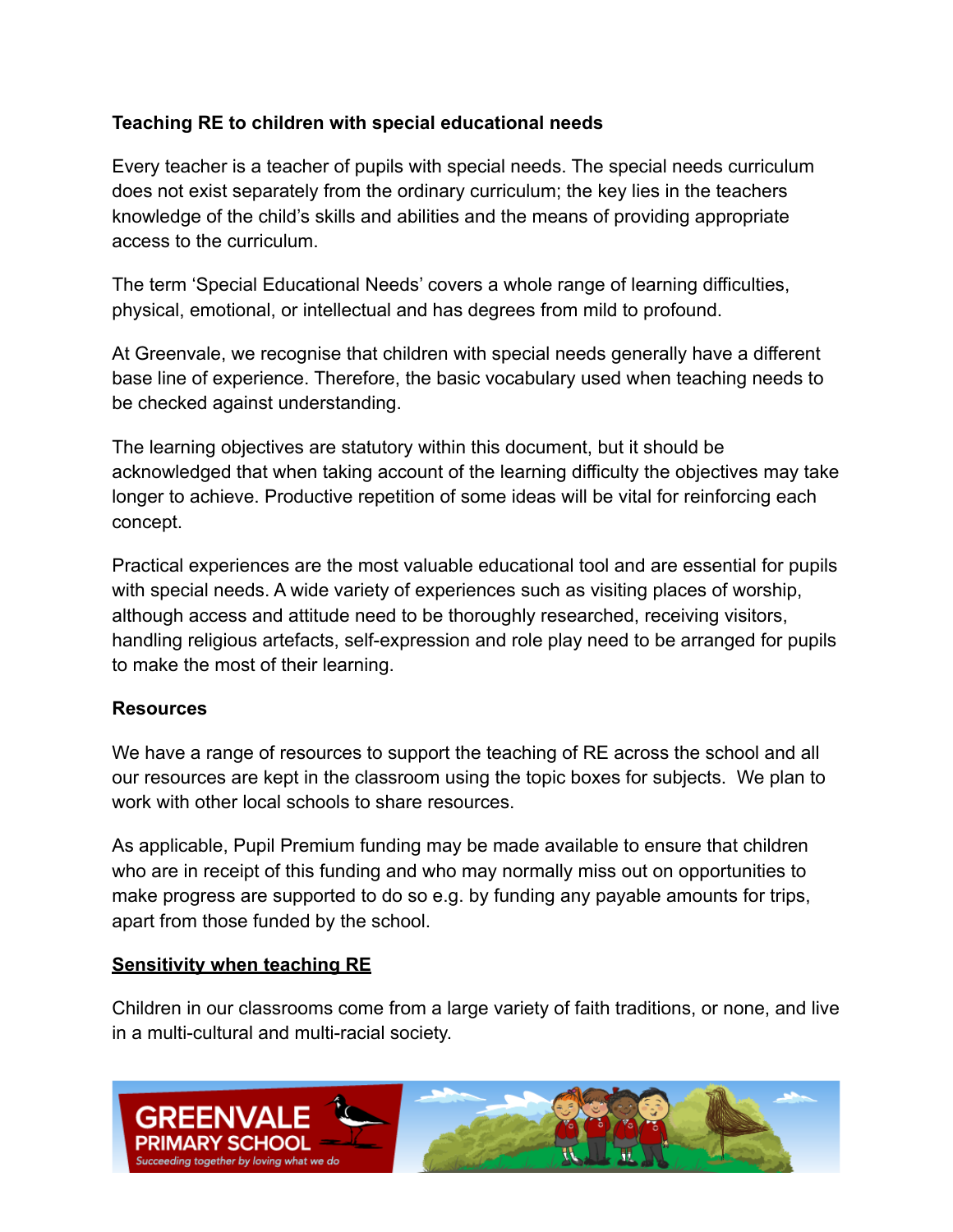Sensitivity to the differences of faith, culture and practices within our schools leads to an atmosphere of tolerance to others and good will. An attitude of respect towards others and willingness to consult are more important than a detailed knowledge of every practice.

## **The right to withdraw**

Parents of pupils at a maintained school may personally request that their child may be excused from religious education and/or attendance at collective worship through reasons of religious conscience. The school should not incur any expense through this action.

Teachers may also withdraw from teaching religious education or attending collective worship by reasons of their religious conscience.

In Croydon we have a large number of different faith groups and the syllabus is designed to give teachers the opportunity to bring in faiths which are represented in the classroom which may not be the focus faiths of the key stage. It is very important for the self-esteem of a child who comes from a strong faith background to hear their faith mentioned and valued.

Pupils, whether they have a faith or not, need to be given an awareness of what life is like from a religious point of view. A knowledge and understanding of the features, ideas and practices of the focused religions in each key stage is important, so that the pupil can distinguish between the religions and understand what religion entails.

There is a need to appreciate the values and attitudes which individuals in a faith group hold true and the effects that these have on the community. Schools have a duty to promote the spiritual, moral, social and cultural education of pupils and, although it is important that the school ethos and all subjects contribute towards this, religious education has a large part to play.

## **British Values and R.E**

#### **Tolerance of those with different faiths and beliefs:**

British law protects freedom to choose and hold other faiths and beliefs and this should never be the cause of prejudice or intolerance from others. RE lessons can embody this attitude. Learning about different ways of life requires openness. Rather than just aiming for tolerance, RE can help pupils to value and celebrate diversity.

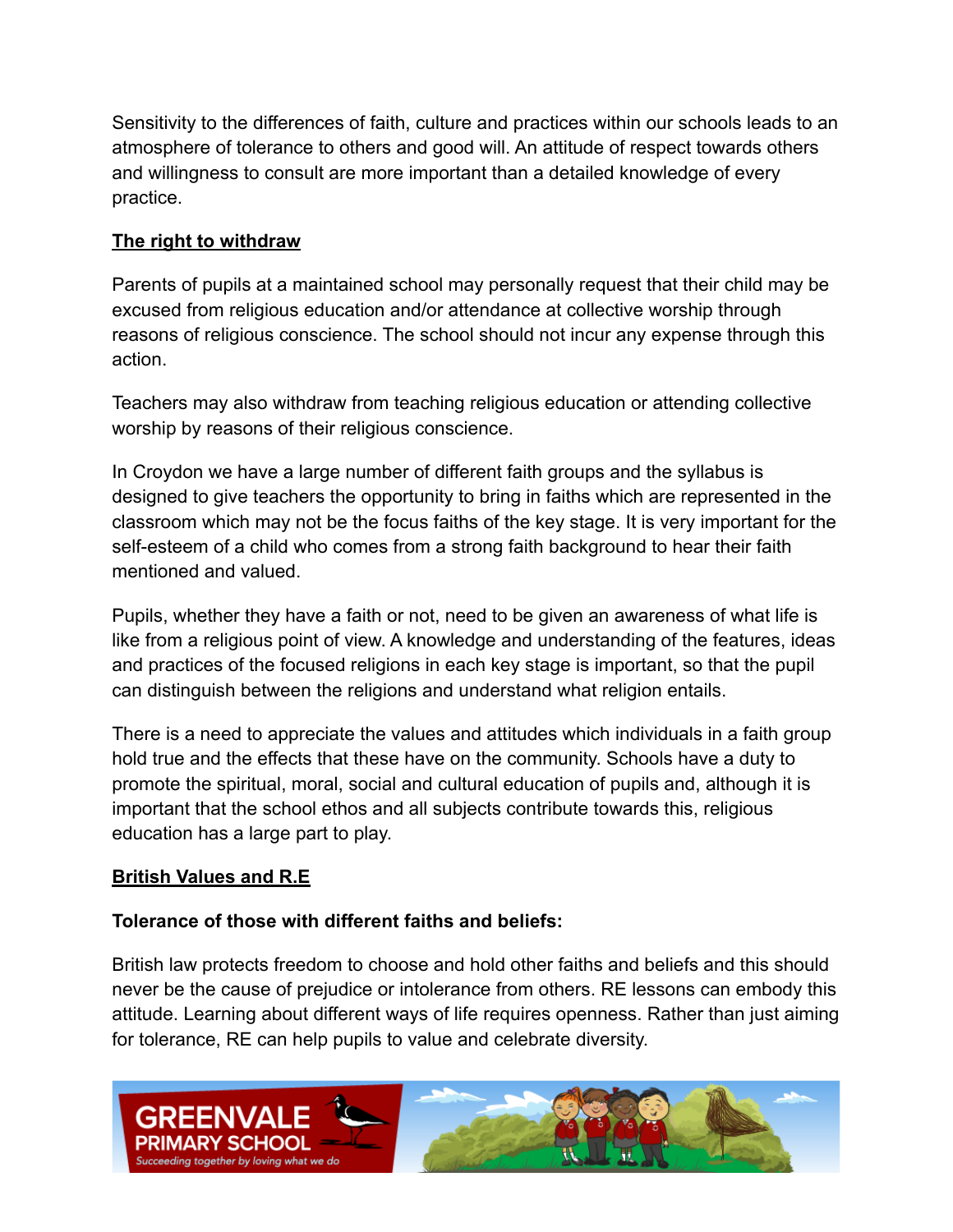### **Mutual respect**

RE can help to engender positive attitudes towards diversity. It can allow pupils to explore what happens when people are not treated respectfully due to their faith or beliefs. RE is not a subject where everyone always needs to agree, but disagreement should take place in a respectful environment.

### **Democracy**

RE is a subject where pupils are often encouraged to state and justify opinions, carefully thinking through issues for themselves – all pupils have an equal right to be heard. Primary pupils may well be thinking about the importance of fairness in RE.

### **The Rule of law**

Rules and laws from different communities are often a focus of RE lessons (e.g. The Ten Commandments). Pupils may focus on how these rules would affect their own lives and lives of believers. Comparisons can be made between religious and moral rules and state ones, with pupils thinking about what happens when the two collide.

### **Individual liberty**

RE is a time for pupils to consider questions about identity and belonging. They may think about the way they are themselves and free, but also think about constraints and responsibilities placed on all of us by our cultures, faiths and beliefs. Pupils may look at how people may choose to practice faiths in different ways, focusing on diversity within each religion.

## **Implementing and Monitoring the Policy**

- Through the quidelines and curriculum plan.
- Through the school's curriculum framework.
- Through regular discussions with the Headteacher, co-ordinator and staff as to the success and suitability of the programmes of study.
- Through INSET training either at school or staff professional development and staff meetings.
- Through the Subject Leader, Headteacher and Governors reviewing teacher's plans and/or the children's work.